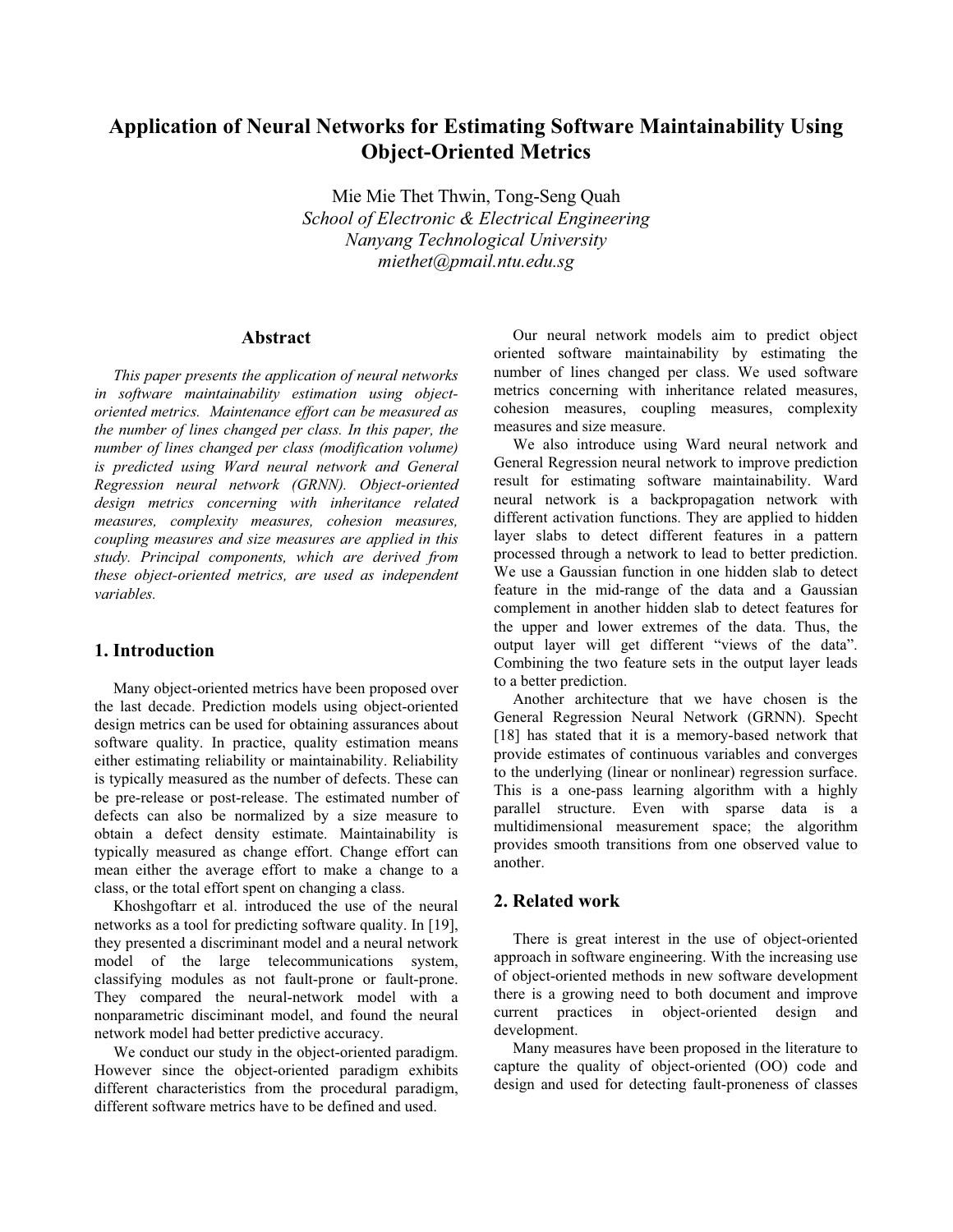[3, 4, 6, 8, 15]. Many investigations using statistical methods had been made to predict software quality.

Emanm and Melo [4] have constructed a model to predict which classes in a future release of a commercial Java application will be faulty. The model was then validated on a subsequent release of the same application. Their results indicated that the prediction model had a high accuracy.

Fioravanti and Nesi have extracted over 200 different object-oriented metrics to identify a suitable model for detecting fault-proneness of classes [8]. They came to the conclusion that only few of them were relevant for identifying fault-prone classes.

A set of object-oriented metrics in terms of their usefulness in predicting fault-proneness, an important software quality indicator is empirically validated in [17]. Their validation is carried out using two data analysis techniques: regression analysis and discriminant analysis.

L. Briand et al., the relationships between existing object-oriented coupling, cohesion, and inheritance measures and the probability of fault detection in system classes during testing explored empirically. Their univariate analysis have shown that many coupling and inheritance measures are strongly related to the probability of fault detection in a class. Their multivariate analysis results showed that by using some of the coupling and inheritance measures, very accurate models could be derived to predict in which classes most of the faults actually lie [10].

Wei Li and Sallie Henry [16] have done the statistical analyses of a prediction model incorporating ten objectoriented metrics. Their result has shown that there is a strong relationship between metrics and maintenance effort in object-oriented systems.

Marcela Genero et al.[9] have presented a set of metrics for measuring the structural complexity of UML class diagrams and to use them for predicting their maintainability that will heavily be correlated with objectoriented information system maintainability.

Most of these prediction models are built using statistical models. Neural networks have seen an explosion of interest over the years, and are being successfully applied across a range of problem domains, in areas as diverse as finance, medicine, engineering, geology and physics. Indeed, anywhere that there are problems of prediction, classification or control, neural networks are being introduced. Neural network can be used as a predictive model because it is very sophisticated modeling techniques capable of modeling complex functions.

In [2], Khoshgoftaar et al presented a case study of real-time avionics software to predict the testability of each module from static measurements of source code. They found that neural network is a promising technique

for building predictive models, because they are able to model nonlinear relationships.

Our neural network models aim to predict object oriented software maintainability by estimating the number of lines changed per class. We also introduce using Ward neural network and General Regression neural network to improve prediction result for estimating software maintainability.

#### **3. Design of the study**

#### **3.1. Object-oriented metrics**

As discussed in section I, we are introducing the research on maintenance efforts predictions into object oriented paradigm using neural networks. As such object oriented metrics have to be selected and used in our study. To predict the maintenance effort, the following software metrics are used:

Depth of Inheritance Tree (DIT) of a class is the length of the longest path from the class to the root in the inheritance hierarchy. This determines the complexity of a class based on its ancestors, since a class with many ancestors is likely to inherit much of the complexity of its ancestors. The deeper a class is in the hierarchy, the greater the number of methods it is likely to inherit making it more complex to predict its behavior. This has direct relationship to maintainability.

Number of Children (NOC) measures the number of immediate descendants of a particular class. This measures an amount of potential reuse of the class. The more reuse a class might have, the more complex it may be, and the more classes are directly affected by changes in it implementation. This increases the magnitude of ripple effects.

Message Passing Coupling (MPC) gives an indication of how many message are passed among objects of the classes. The number of messages sent out from a class indicates how dependent the implementation of the local methods is on the methods in other classes.

Response For a Class (RFC) is the number of methods that can potentially be executed in response to a message received by an object of that class. The response set of a class consists of the set of M methods of the class, and the set of methods directly or indirectly invoked by methods in M.

Lack of Cohesion in Methods (LCOM) is the number of pairs of methods in the class using no attributes in common, minus the number of pairs of methods that do. If this difference is negative, LCOM is set to zero.

Data Abstraction Coupling (DAC) is the number of attributes in a class that have as their type another class.

Weighted Methods per Class (WMC) is the summation of McCabe's cyclomatic complexity of each local method. The more control flows a class's methods have,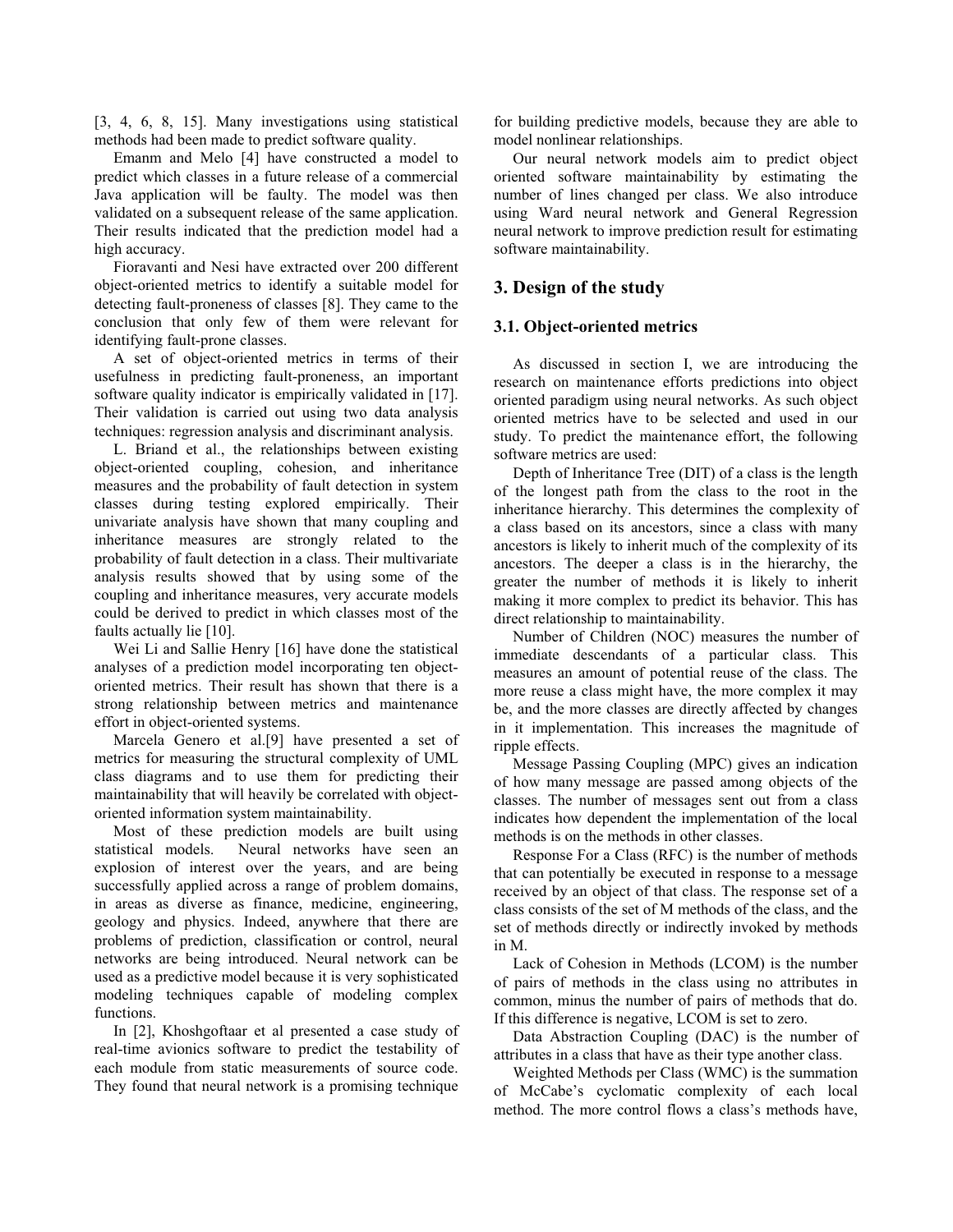the harder it is to understand them, thus, the harder it is to maintain them. A method with a low cyclomatic complexity is generally better.

The number of local methods (NOM) defined in a class indicates the operation property of a class. The more methods a class has, the more complex will be the class's interface.

SIZE1 is calculated by counting the number of executable statements (measured by number of semicolons) in a class.

SIZE2 is the total number of attributes and methods of a class.

#### **3.2. Neural network modeling**

The first neural network architecture that we have chosen is the Ward Network[20]. It is a Backpropagation network that has three slabs in the hidden layer. Hidden layers in neural network are known as feature detectors. A slab is a group of neurons. When each slab in the hidden layer has a different activation function, it offers three ways of viewing the data. We use linear function to the output slab. We use hyperbolic tangent (tanh) function is used in one slab of hidden layer because it is better for continuous valued outputs especially if the linear function is used on the output layer. Gaussian function is used in another slab of the hidden layer. This function is unique, because unlike the others, it is not an increasing function. It is the classic bell shaped curve, which maps high values into low ones, and maps mid-range values into high ones. Gaussian Complement is used in the third slab of the hidden layer to bring out meaningful characteristics in the extremes of the data. The learning rate and momentum are set to 0.1 and initial weight is set to 0.3 in this study.

Another neural network architecture that we have chosen is the General Regression Neural Network (GRNN). GRNN is based on a one-pass learning algorithm with a highly parallel structure. GRNN is a powerful memory based network that could estimates continuous variables and converges to the underlying regression surface. The strength of GRNN is that it is able to deal with sparse data effectively. Specht [18] claims that the algorithm in GRNN is able to provide a smooth transition from one observed value to another, even with sparse data in a multidimensional measurement space. GRNN applications are able to produce continuous valued outputs. For GRNN networks, the number of neurons in the hidden layer is usually the number of patterns in the training set because each pattern in the training set is represented by on neurons. The primary advantage to the GRNN is the speed at which the network can be trained. Training a GRNN is performed in one pass. The smoothing factor allows the GRNN to interpolate between the patterns or spectra in the training set.

#### **3.3. Principal component analysis**

If a group of variables in a data set are strongly correlated, these variables are likely to measure the same underlying dimension (i.e., class property) of the object to be measured. Many object-oriented metrics have high correlation with each other. For example, the number of local method (NOM) is strongly correlated with class size. The confounding effect of class size is studied in [7]. Principal component analysis (PCA) is a standard technique to identify the underlying, orthogonal dimensions that explain relations between the variables in a data set. Principal components (PCs) are linear combinations of the standardized independent variables. It is also a data reduction technique. The varimax rotation method was adopted in this study. It is an orthogonal rotation method that minimizes the number of variable that have high loadings on each factor. It simplifies the interpretation of the factors. We have selected the PCs only PCs whose eigenvalue is larger than 1.0.

# **4. Prediction of maintenance effort**

To predict the maintenance effort two commercial software products QUES(Quality Evaluation System) data and UIMS(User Interface System) data are used in this investigation. These data are presented in [16]. The maintenance effort is measured by using the number of lines changed per class. A line change could be an addition or a deletion. A change of the content of a line is counted as a deletion followed by an addition. This measurement is used in this study to estimate the maintainability of the object-oriented systems. In this study, DIT, MPC, RFC, LCOM, DAC, WMC, NOM, SIZE1 and SIZE2 are used in QUES system and DIT, NOC, MPC, RFC, LCOM, DAC, WMC, NOM, SIZE1 and SIZE2 are used in UIMS to produce principal components. Both system were designed and developed with Class-Ada. First, each data pattern was examined for erroneous entries, outliers, blank entries and redundancy. After standardizing the metric data, we performed the principal component analysis. Table 1 and Table 2 present the relationship between the original objectoriented metrics and the domain metrics for these systems.

In QUES system, PCA identified three PCs, which capture 89% of the data set variance. Table 1 shows for each rotated component the coefficients of the measure, with coefficients larger than 0.6 set in boldface. The eigen value, the percentage of the data set variance each PC describes, and the cumulative variance percentage are also provided. Based on the analysis of the coefficients associated with each metrics within each of the three rotated components, the PCs are interpreted as follows: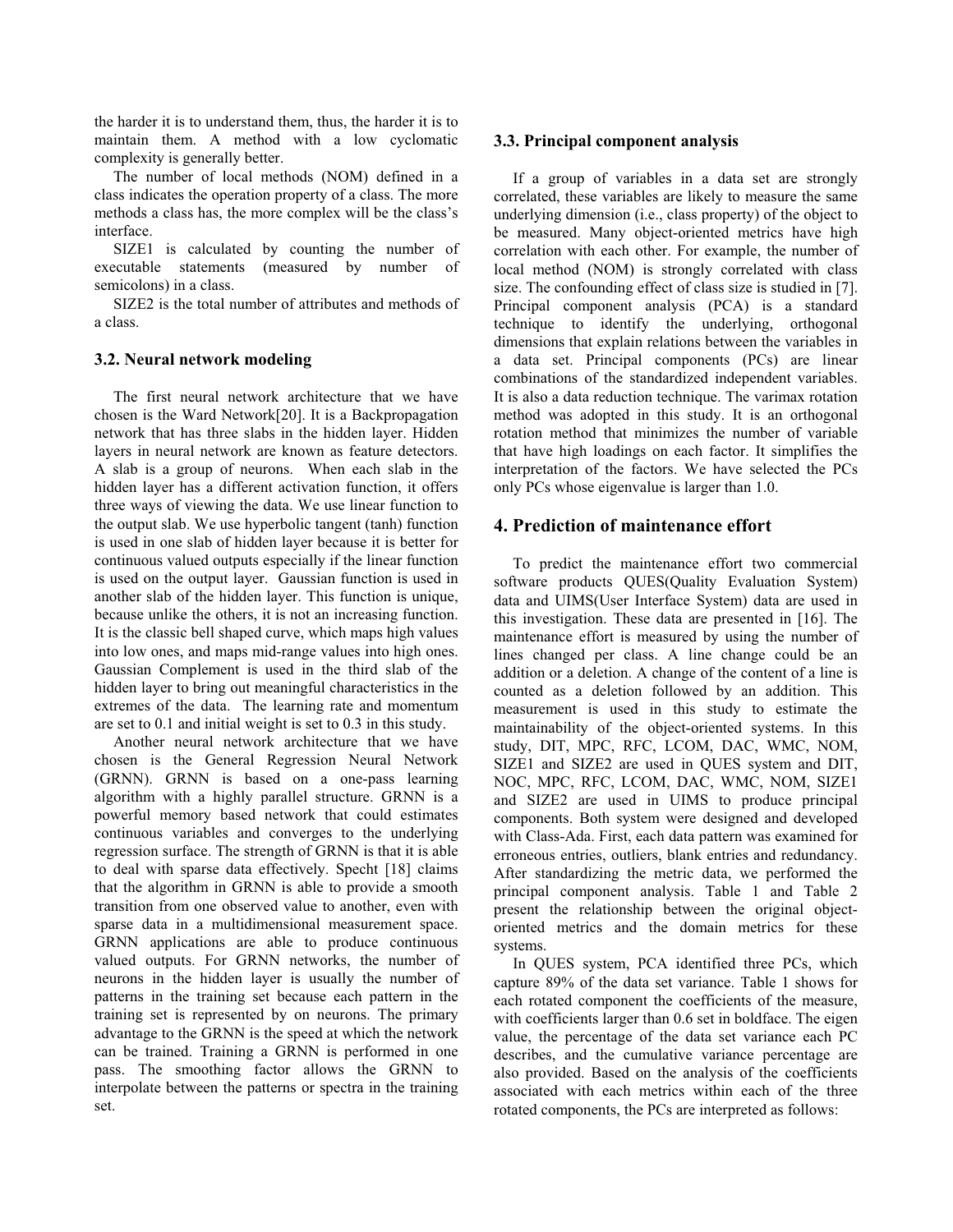The first component is highly correlated with NOM, SIZE2, RFC, LCOM, WMC, SIZE1 and DAC. NOM is a better representative, however, because it is less correlated with the other two components. The second component is most highly correlated with MPC. The third component is most highly correlated with DIT. This suggests that NOM, MPC and DIT metrics should be focused on further analysis for QUES system.

In UIMS system, PCA also identified three PCs, which capture 84% of the data set variance as shown in Table 2. The first component is highly correlated with SIZE2, WMC, RFC, LCOM, NOM, SIZE1 and MPC. SIZE2 is a better representative. The second component is highly correlated with DIT and NOC. The third component is most highly correlated with DAC.

We sorted the data according to the number of changes values and divided data into training, testing, and production sets using 3:1:1 ratio. Test set is used to prevent over training network so they will generalize well. We used the production data set to evaluate model performance. It can be tested the network's results with the data the network has never seen before.

We used Ward network and GRNN network for predicting number of changes. Table 3 and Table 4 show the summary of Ward network design. In our General Regression neural network design, there were three neurons in input layer and 1 neuron in output layer for both systems. We used 71 hidden layered neurons in QUES system and 39 hidden layered neurons in UIMS system.

| Metrics                   | PC <sub>1</sub> | PC2      | PC <sub>3</sub> |  |  |  |
|---------------------------|-----------------|----------|-----------------|--|--|--|
| <b>DIT</b>                | 0.060           | 0.027    | 0.966           |  |  |  |
| <b>MPC</b>                | $-0.023$        | 0.966    | 0.037           |  |  |  |
| <b>RFC</b>                | 0.877           | 0.333    | 0.043           |  |  |  |
| <b>LCOM</b>               | 0.869           | $-0.156$ | 0.059           |  |  |  |
| <b>DAC</b>                | 0.796           | 0.027    | 0.427           |  |  |  |
| <b>WMC</b>                | 0.832           | 0.258    | $-0.27$         |  |  |  |
| <b>NOM</b>                | 0.971           | $-0.132$ | 0.097           |  |  |  |
| SIZE1                     | 0.812           | 0.475    | $-0.089$        |  |  |  |
| SIZE <sub>2</sub>         | 0.963           | $-0.093$ | 0.190           |  |  |  |
| Eigenvalues               | 5.384           | 1.388    | 1.248           |  |  |  |
| % Variance                | 59.826          | 15.424   | 13.863          |  |  |  |
| Cummulative<br>% Variance | 59.826          | 75.250   | 89.113          |  |  |  |

Table 1. Rotated principle components for QUES system

#### **4.1. Goodness of fit test**

To measure the goodness of fit of the model, we use the coefficient of multiple determination (R-square), the coefficient of correlation(r), r-square, mean square error, mean absolute error, minimum absolute error and

maximum absolute error. These statistical measures are shown in Table 5 and Table 6. The correlation of the predicted change and the observed change is represented by the coefficient of correlation (r). An r value of 0.747 in Ward neural network and 0.8590 in GRNN network represents high correlations for cross-validation for QUES system.

| system                    |                 |                 |                 |  |
|---------------------------|-----------------|-----------------|-----------------|--|
| metrics                   | PC <sub>1</sub> | PC <sub>2</sub> | PC <sub>3</sub> |  |
| <b>DIT</b>                | $-0.14615$      | $-0.86673$      | $-0.01882$      |  |
| NOC.                      | 0.094873        | 0.788682        | 0.077122        |  |
| <b>MPC</b>                | 0.606777        | $-0.28106$      | 0.541778        |  |
| <b>RFC</b>                | 0.941184        | 0.106288        | 0.23338         |  |
| <b>LCOM</b>               | 0.881172        | 0.06539         | $-0.00822$      |  |
| DAC                       | 0.13152         | 0.154133        | 0.94183         |  |
| WMC                       | 0.945789        | 0.11411         | 0.073862        |  |
| <b>NOM</b>                | 0.876694        | 0.267267        | 0.274151        |  |
| SIZE1                     | 0.803835        | 0.323392        | 0.368195        |  |
| SIZE <sub>2</sub>         | 0.960316        | 0.064614        | 0.122886        |  |
| Eigenvalues               | 5.309595        | 1.684767        | 1.472685        |  |
| % Variance                | 53.09595        | 16.84767        | 14.72685        |  |
| Cummulative<br>% Variance | 53.09595        | 69.94361        | 84.67047        |  |

Table 2. Rotated principle components for UIMS system

#### Table 3. Ward neural network summary for QUES system

|         | Slab1 | Slab <sub>2</sub> | Slab <sub>3</sub> | Slab4  | Slab5 |
|---------|-------|-------------------|-------------------|--------|-------|
| No. of  |       |                   |                   |        |       |
| neurons | ت     | ت                 | محا               | $\sim$ |       |

Table 4. Ward neural network summary for UIMS system

|                   | Slab1 | Slab <sub>2</sub> | Slab <sub>3</sub> | Slab4 | Slab <sub>5</sub> |
|-------------------|-------|-------------------|-------------------|-------|-------------------|
| No. of<br>neurons |       |                   |                   |       |                   |

For UIMS system, r value is 0.7798 in Ward neural network and 0.6984 in GRNN network. The significance level of a cross-validation is indicated by an p value. A commonly accepted p value is 0.05. An two tailed probability p values of 0.000 in both cross-validation shows a high degree of confidence for the successful validations. We conclude that the impact of model prediction is valid in the population.

# **5. Conclusion**

This empirical study presents the prediction maintenance effort using two neural network models. From the results presented above, object-oriented metrics chosen in this study appear to be useful in predicting